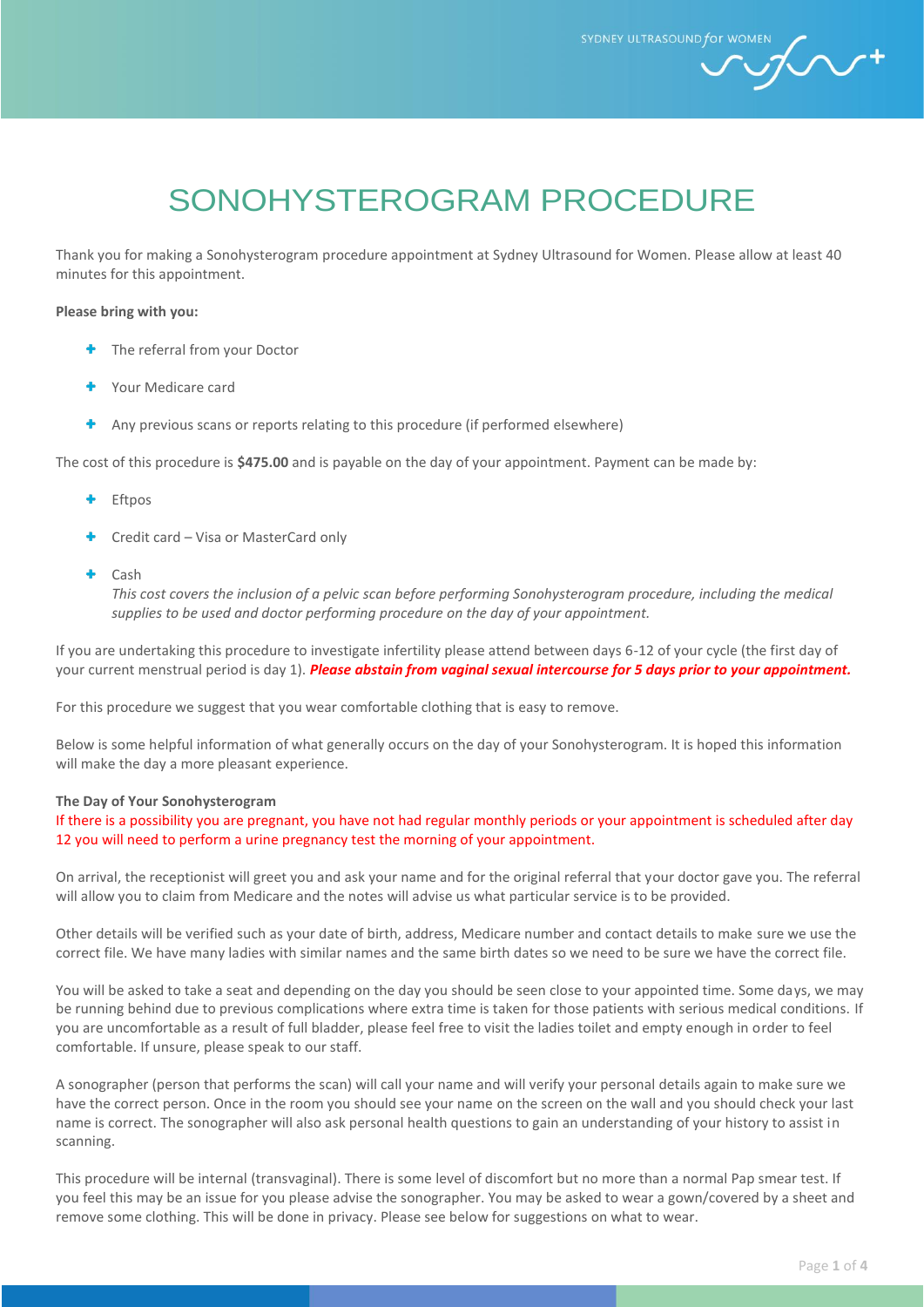SYDNEY ULTRASOUND for WO

Once you're OK to proceed, one of our medical specialists will perform the Sonohysterogram. Details of this procedure can be found at the end of this section. The doctor will provide some feedback to you but they will also be focused on performing the procedure. Depending on the degree of difficulty, the doctor may be quietly focused so please don't be offended if they appear pre-occupied at some point.

At the end of the procedure and after you have dressed, the sonographer will burn a CD of the images taken for your medical records. Unfortunately personal recordings are not permitted within the rooms.

You will be taken to reception to finalise the account and the receptionist will make sure you have all the necessary documents.

The doctor performing the Sonohysterogram will complete a report and send this to your referring doctor.

#### **What Time should I Arrive?**

Please arrive 10 minutes prior to your scan time. This will provide enough time to register you. If you are running late please call the location where you have the booking to let them know. Depending on other bookings we may hold the space for you or we may need to re-schedule either same day or another day.

#### **Who should come with me?**

Your partner and a friend are welcome to attend but there are a couple of issues to be considered. Many scans are transvaginal and perhaps it may not be appropriate for certain visitors to witness this plus personal health questions may be asked that you would prefer to remain private.

We can only accommodate 1 visitor in the scanning room for this procedure. It also is a little difficult for the sonographer to focus and obtain good images if there are distractions in the room.

As this is an invasive procedure, we recommend that you do not bring children along to this appointment. If this cannot be avoided, children under the age of 16 years must be supervised in the waiting room by another adult who is attending with you due to legal requirements.

Remember the day should be all about you and you need to feel comfortable and relaxed as this produces the best images.

#### **What should I wear?**

Considering the scan requires a probe to be placed against your skin around the lower parts of your body, then appropriate clothing would assist you and the sonographer and would save some embarrassment for visitors.

Try to avoid wearing panty hose, tights, close fitting pants, jeans and tops. Perhaps a loose fitting dress or loose fitting pants would be comfortable.

*For more information on this and other services please go to our website [www.sufw.com.au](file://///dc1-core-file/MIVFG_UserFolder/Kate.Colquhoun/2.%20SUFW/Documents/All%20SUFW%20Web%20Documents/www.sufw.com.au) and click on 'Services' tab.*

Our sonographers welcome any questions you may have about your ultrasound examination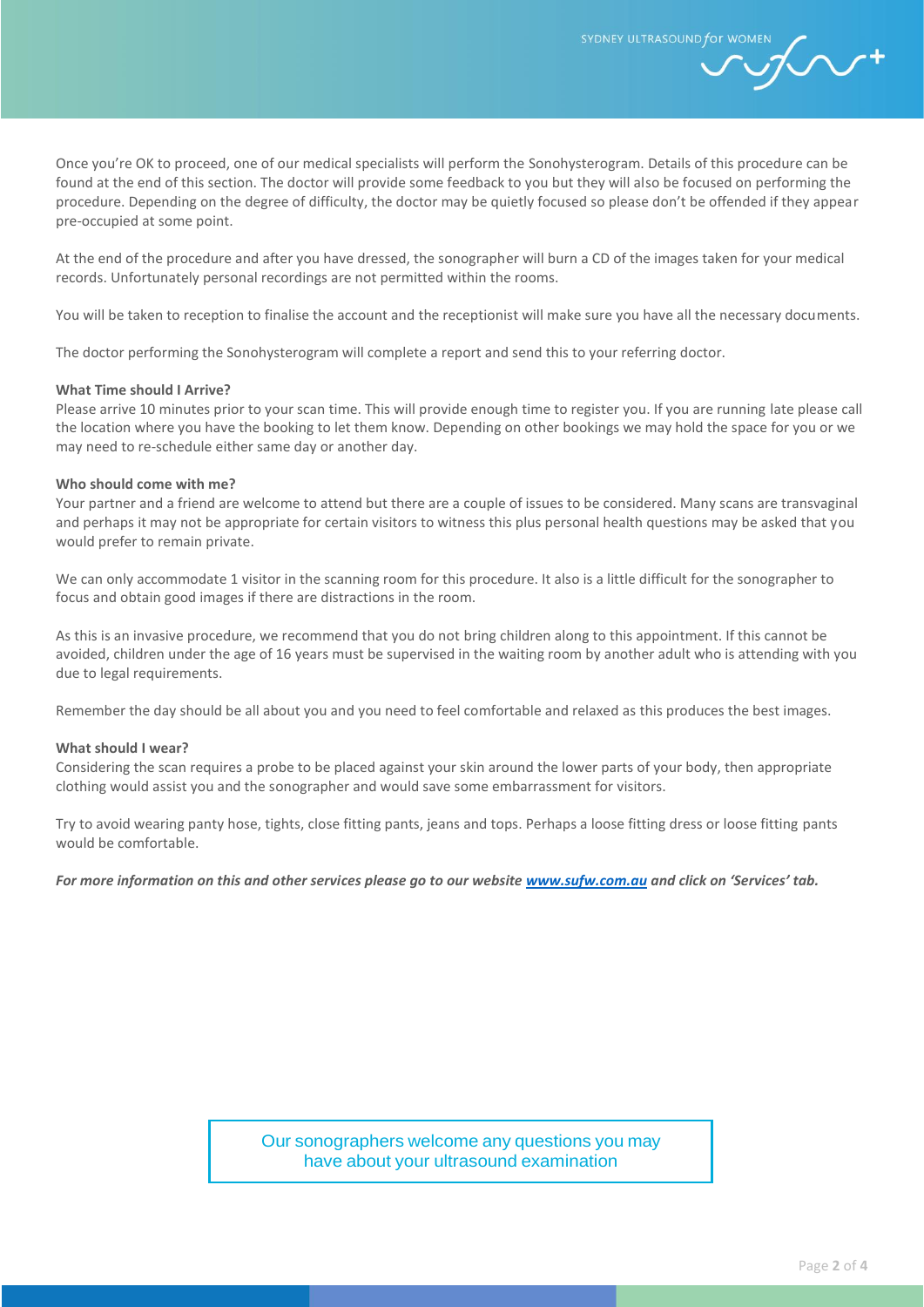SYDNEY ULTRASOUND for WOMEN

# **What is Sonohysterography?**

Sonohysterography is a technique developed to better image the uterine cavity. Sterile saline is infused through a soft plastic catheter placed in the cervix. The saline distends the uterine cavity allowing a much better view of the uterine cavity by transvaginal ultrasound. This technique may be used to assess abnormalities of the uterus and endometrium (lining of the womb).



## **Why is it performed?**

This procedure is used when:

1. There is abnormal uterine bleeding (before and after menopause)

Many women have unusual bleeding around the time of menopause. This is often due to hormonal changes where surgery is of little benefit. If no obvious problems are seen within the uterus on sonohysterography there is no need for further investigation. Sometimes sonohysterography identifies endometrial polyps when the standard ultrasound appears normal.

2. A mass is suspected in the uterus on ultrasound

If a mass is found within the uterus, its type and size can be assessed prior to surgery. The most common findings are benign endometrial polyps, fibroids or a thickened uterine lining.